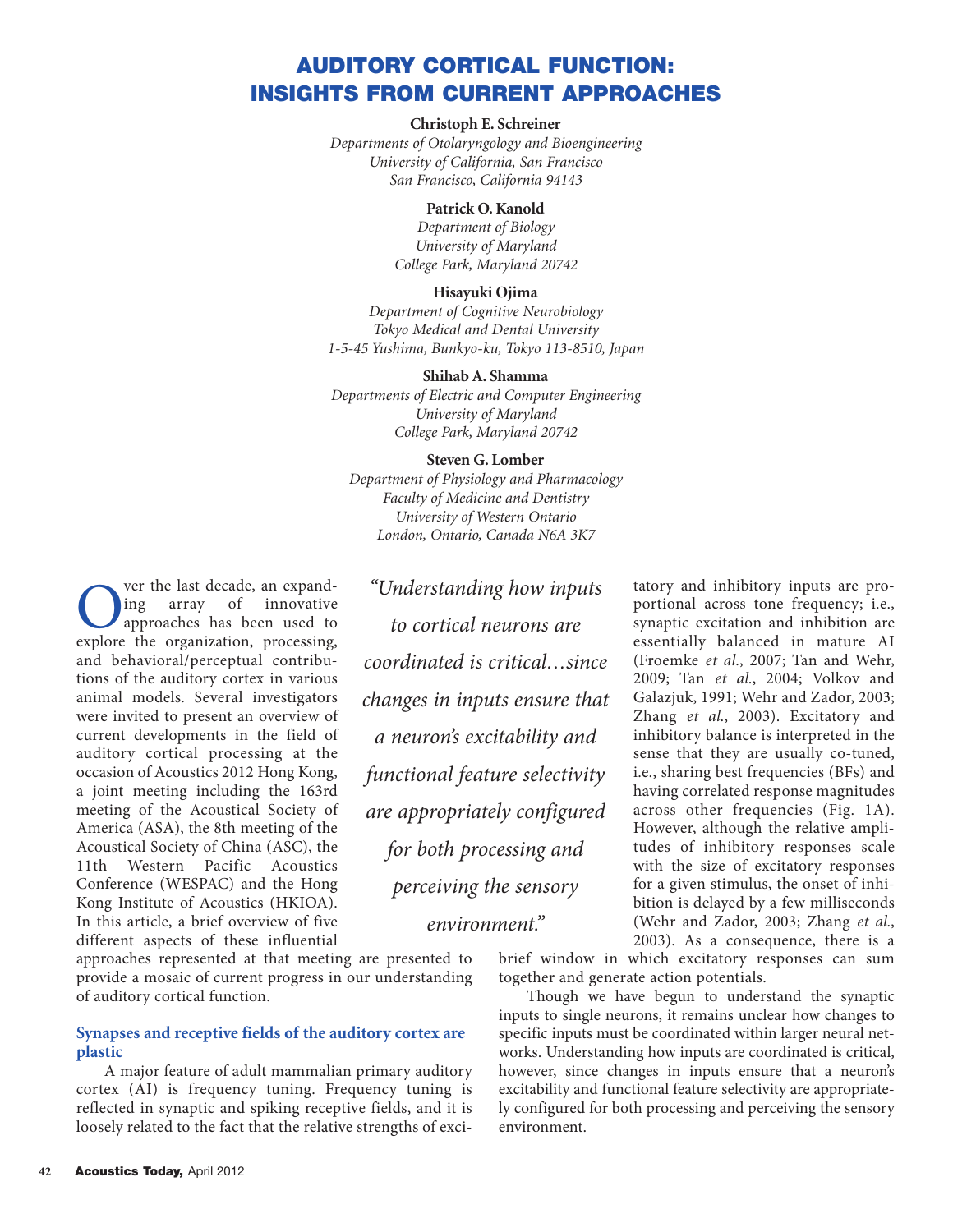

*Fig. 1. (A) Average normalized frequency tuning of excitation and inhibition from voltage clamp recordings for pre-nucleus basalis pairing. Synaptic currents were normalized to the amplitude of the largest EPSC (excitatory postsynaptic conductance) and IPSC (inhibitory) across frequencies. The center frequency (0 octaves) was set to the best frequency (BF) of excitation. Filled symbols, excitation; open symbols, inhibition. Error bars=sem. (B) Example excitatory frequency tuning curves based on measurements of synaptic conductance for an AI cell. Excitatory conductance at the paired frequency (2 kHz) increased from 0.9±0.2 nS to 1.6±0.1 nS (77.8%, p<0.006). Mean tuning curves before (dashed) and 10 min after (solid) plasticity induction. Down arrow=frequency of the paired tone; up arrow=pre-induction BF. (C) Example inhibitory frequency tuning curves based on measurements of synaptic conductance for same cell as shown in (B). Inhibitory conductance at the paired frequency (2 kHz) decreased from 1.4*±0.3 nS to 0.6±0.2 nS (-57.1%, p<0.04).

Recently, using whole-cell recordings of synaptic conductances, we found that long-lasting positive and negative changes to auditory cortical excitatory synapses were induced, if acoustic stimuli were paired with activation of the nucleus basalis cholinergic neuromodulatory system (Froemke *et al.,* 2007). Pairing of a sub-optimal stimulus inside the receptive field with release of acetylcholine for only a few minutes enhanced the excitatory response to the paired frequency (Fig. 1B), but decreased the excitatory activity at the former BF of the neurons. In addition, the inhibitory conductance of the neurons at the paired frequency was reduced temporarily (Fig. 1C), but recovered after several tens of minutes matching the new BF of the neuron (Froemke *et al.*, 2007).

We also found that nucleus basalis-enabled plasticity could be extended to shape intensity tuning. When synaptic tuning curves for sound level intensity were examined, we found that tone-evoked excitation monotonically increased as sound level grew louder. However, after pairing a quiet, low-intensity tone with nucleus basalis stimulation, responses to soft tones that were initially weak became stronger, and responses to louder tones were depressed (Carcea *et al.,* 2012). These synaptic modifications were precisely orchestrated across entire receptive fields, conserving mean excitation while reducing overall variance, which implied that each parameter of cortical synaptic receptive fields (frequency and intensity) could be modified independently of the other (Carcea *et al.,* 2012).

Computational analysis indicated that decreased variability should increase detection and recognition of nearthreshold or previously imperceptible stimuli and this was confirmed psychophysically with nucleus basalis pairing in behaving animals. Pairing in anesthetized animals can lead to behavioral improvements after animals woke up. The effects of pairing lasted only a few hours unless pairing was performed daily for several (6+) days, after which the effects of pairing endured. Furthermore, pharmacological manipulations indicated that changes to auditory cortex were both necessary and sufficient for behavioral enhancement. Thus, direct modification of specific cortical inputs leads to wide-scale synaptic changes, which collectively support improved sensory perception and enhanced behavioral performance.

#### **Micro-organization and plasticity of the primary auditory cortex**

The auditory cortex is a laminated structure that adaptively processes auditory information from the external environment. Prior studies have revealed that on large spatial scales the auditory cortex in mammals has a tonotopic arrangement based on frequency selectivity and a more patchy organization of other response properties (Read *et al.*, 2002). However, the precise nature of the transformation of sensory information at the level of auditory cortical networks and single cortical neurons is unknown. In the last few years, it has been possible to monitor large populations of neurons using new imaging technologies. In particular, *in vivo* twophoton calcium imaging techniques can be used to measure response properties and functional organization of cortical areas with single cell resolution.

When *in vivo*, 2-photon calcium techniques were applied to the supragranular layers of primary auditory cortex (A1) neurons in mouse, we found that the large scale tonotopic architecture of A1 breaks down at smaller scales (around 300 microns), and that nearby frequency and level tuning properties were quite heterogeneous (Fig. 2; Bandyopadhyay *et al.*, 2010, Rothschild *et al.*, 2010). Imaging with dyes of differing sensitivity for calcium enabled the observation of signals arising from two sources: (1) suprathreshold spiking responses, or (2) a combination of subthreshold inputs and suprathreshold spiking responses. The comparison of these signals revealed a pronounced difference in heterogeneity (Fig. 2). This suggested that the observed heterogeneity on small spatial scales is likely created by the diverse inputs to supragranular neurons (Bandyopadhyay *et al.*, 2010), which was recently observed by imaging sound driven  $Ca^{2+}$  signals in dendritic spines (Chen *et al.,* 2011). Thus each supragranular neuron may sample from a large frequency range of inputs.

There are multiple possible intra- and inter-laminar network topologies that can give rise to the observed heterogeneity. For example, intra-laminar connectivity within layer 2/3 could provide input from "distant" frequency channels. To reveal the inputs to A1 networks, current experiments have focused on stimulating single cells.

Supragranular cells have access to a large range of frequencies, and these inputs might provide a substrate for a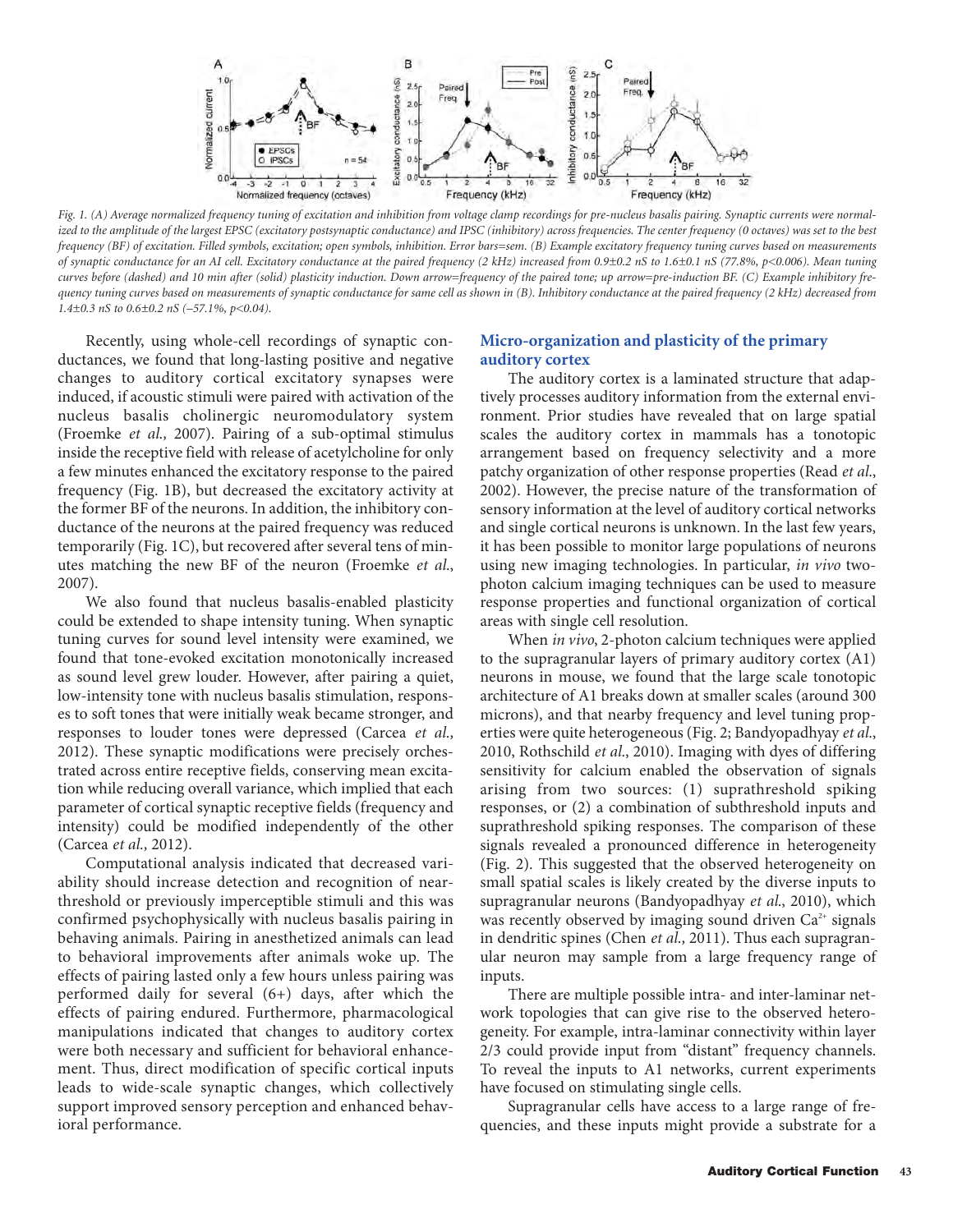

Fig. 2. Left: Montage shows low-magnification view of auditory cortex neurons loaded with Ca<sup>2+</sup> dye. Black shadows are blood vessels. Right: two adjacent imaged fields in *A1. The best frequency (BF) is indicated by color. Note the local variability of BFs. Adapted from Bandyopadhyay et al. (2010).*

large degree of plasticity in individual neurons. A1 neurons can rapidly change their tuning depending on the demands of a behavioral task. Thus, the large sampling space of supragranular neurons might determine the repertoire for such rapid adaptive shifts in a neuron's selectivity. Higher-order cortical regions likely control the behavioral induced shifts. To elucidate this plasticity, we are currently using micro-stimulation of top-down projections to AI to test the extent to which A1 neurons can rapidly change tuning their properties.

By monitoring behavior and recording the soundevoked responses of large populations of A1 neurons, we will be able to examine how A1 circuits adjust depending on behavioral demands. In addition, by imaging single-cells and stimulating selected neurons to probe connectivity, we will be able to reverse-engineer A1 circuits. Ultimately, we hope to obtain a wiring diagram of A1 for different behavioral conditions, which will then contribute towards understanding how stimuli are detected and classified. Future improvements of optical techniques, which will allow imaging over longer time frames and at higher temporal rates, will allow us to gain a more detailed view of cortical processing and how it changes as learning occurs. Collectively, the results gained with the application of single-cell imaging techniques provide insight into how sensory information is represented and adaptively transformed in auditory cortex.

#### **Brain-state dependent modulation of auditory cortical neurons**

Auditory cortex (AC) experiments are commonly performed in anesthetized animals thus prohibiting normal behavioral reactions. Even in recordings from unanesthetized animals, movements are generally constrained and animals are not fully able to behave adaptively in response to stimuli that predict discomfort or reward. To assess natural situations, a full spectrum of complex, sound-induced behaviors must be considered. However, sounds delivered under different behavioral conditions and, consequently, brain states may be processed and perceived differently. Indeed, response variability to the same sensory stimulus has been shown to depend on the state of the brain at the time the

stimulus is presented, such as under attentive versus inattentive conditions (e.g., Hubel *et al.*, 1959), or in conditions where animals could escape, or were prevented from escaping, during signals that predicted a threat (Seligman and Beagley, 1975).

When higher-order brain regions are activated, they may induce changes in behavior (Fritz *et al.*, 2010). Therefore, behavioral and brain-state shifts are expected to adaptively modify the responses of sensory neurons. We confirmed this phenomena in guinea pigs in which a behavioral shift was induced by suddenly changing the ambient illumination from light to dark—this maneuver shifted guinea pigs from a passive/stationary to an active/exploratory state. When the light was turned off, guinea pigs typically stood up from a sitting position and started walking. This behavioral shift did not require training and was evoked in >70% of the trials in non-sleeping animals (Ojima *et al.*, 2010).

We also examined the electrophysiological correlates of guinea pig behavior. When guinea pigs were sitting quietly, many neurons in the supragranular layers of cortical field A were silent, or their spontaneous firing was at very low rates. In infragranular layers, some neurons showed an intermediateto-high rate of background discharges. When illumination changed from light to dark, which induced exploration activity, a fraction of the infragranular neurons showed dramatic changes in background discharge from high to low rates. The low firing rates typically continued for several minutes, and did not increase, even when the animal was transiently immobile during the dark condition (Ojima *et al.*, 2010).

We also assessed state-dependent processing differences for a variety of sounds, including a set of natural sounds as well as pure tones and band-passed noises. Preferred sounds vigorously generated discharges whether ambient light was either on or off. However, in the illumination-on condition, with animals sitting quietly, sounds evoked a burst of spikes, which often obscured stimulus-synchronized responses. By contrast, during the illumination-off condition, usually only a single burst of spikes was evoked. This resulted in much reduced interference between the evoked spikes and the low spontaneous background activity, and thus a better signal-to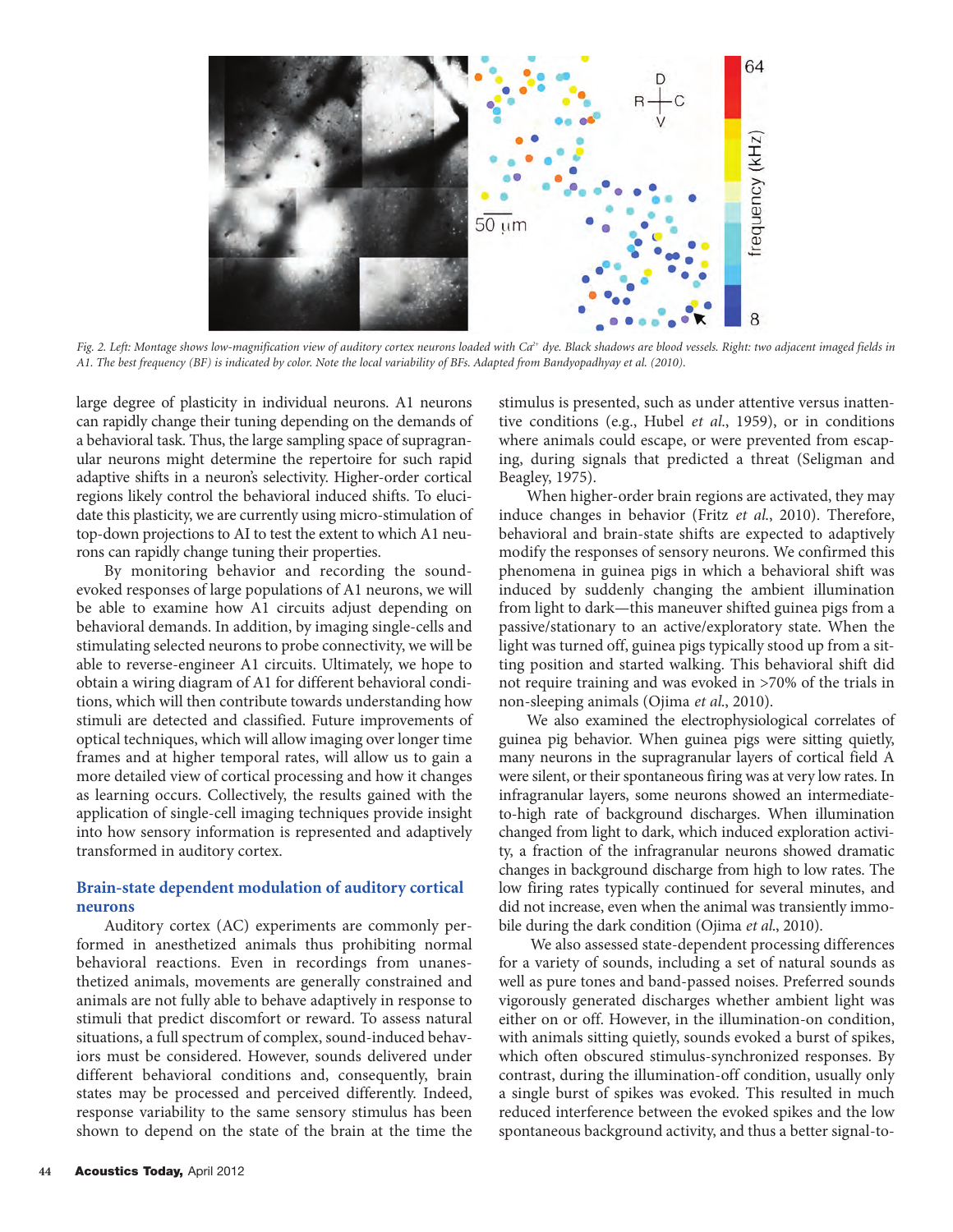noise ratio, which allowed stimulus-related response periods to be more easily detectable (Ojima *et al.*, 2010).

The different brain states seem to be reflected in the degree of background activity of a restricted population of neurons. The discharge pattern evoked during different brain states may contribute differentially to the processing, and potentially the perception, of stimuli because of the varied signal-to-noise ratio. There are several possible converging pathways that can mediate changes in neuronal responses evoked by relevant sound stimuli (Fig. 3). In particular, neuromodulators may have long-lasting effects, since they are suitable for changes in background firing, and they contribute to plasticity, cognitive functions, and changes in brain states (e.g., Aston-Jones and Cohen, 2005).

Audition is not only related to sound identification, but is linked also to emotional effects and, in turn, to behavioral responses. Little is known about how emotional conditions are reflected in brain state-dependent perceptual changes. In the future, continuous and simultaneous monitoring of brain state, behavior, and neuronal discharges are required to interpret important basic questions in the auditory field: (1) how can ambient sounds be largely ignored and how does a particular sound attract one's attention; and (2), how can an acoustically identical sound be perceived as either attractive or aversive, depending on distinct internal and external conditions? Only by carefully evaluat-

#### ing sound-induced behavioral actions and emotional states will we be able to fully understand cortical sound processing and perceptual correlates.

#### **Rapid plasticity in auditory and prefrontal cortex during active listening**

The brain is an extraordinarily adaptive and predictive machine: it adapts to present demands and predicts the future. The brain also undergoes tremendous plasticity in multiple diverse forms, from birth through adulthood. Neuronal plasticity is a fundamental property of neurons and neuronal circuits, because it facilitates adaptation to new environments, dynamically adjusts cortical sensory filters to improve processing of salient stimuli to optimize task performance, enables prediction of reward, and provides the basis for learning from experience. Depending upon the time scales and mechanisms involved in induction and persistence of receptive field (RF) plasticity, these changes may be described as ephemeral stimulus-driven adaptive plasticity, rapid attention-driven plasticity, or consolidated learn-

# Sources to drive or modulate AI neurons



*Fig. 3. Possible pathways to drive and modulate neurons in auditory cortex (AC) including the primary field (AI). These routes may explain changes in acoustic response properties, such as frequency selectivity, following fear conditioning, i.e., association of simple tones or complex frequency-modulated (FM) sounds with foot shock, direct and indirect effects of neuromodulatory substances, modulatory effects of non-auditory stimuli, and feedback modulation from higher brain regions. AC, auditory cortex; ACh, acetylcholine; AI, primary auditory field; NE, norephinephrine; vMGB and mMGB— ventral and medial nuclei of the medial geniculate body.*

ing-induced plasticity. Though there are likely to be common molecular and synaptic mechanisms underlying all rapid RF transformations, there may also be some striking differences.

Rapid plasticity is generated so that the brain can adapt to the current environmental context and accentuate responses to the most salient cues in the present moment, to optimize processing of the most important stimuli. One of the major functions of rapid RF plasticity is contrast enhancement of the attended auditory object against the acoustic background. There are many ways of achieving this, not only by simple response enhancement at the task-relevant or conditioning stimulus tone frequency, but also by more complex changes in RF shape, gain, and neuronal activity and connectivity, depending upon stimulus features, task, and behavioral context. Hence, it is important to emphasize that in the adult brain, there are likely to be multiple forms of plasticity, each with its own characteristic context of sensory experience, or behavioral challenge, and its unique set of cellular mechanisms and sites of plasticity. One of the major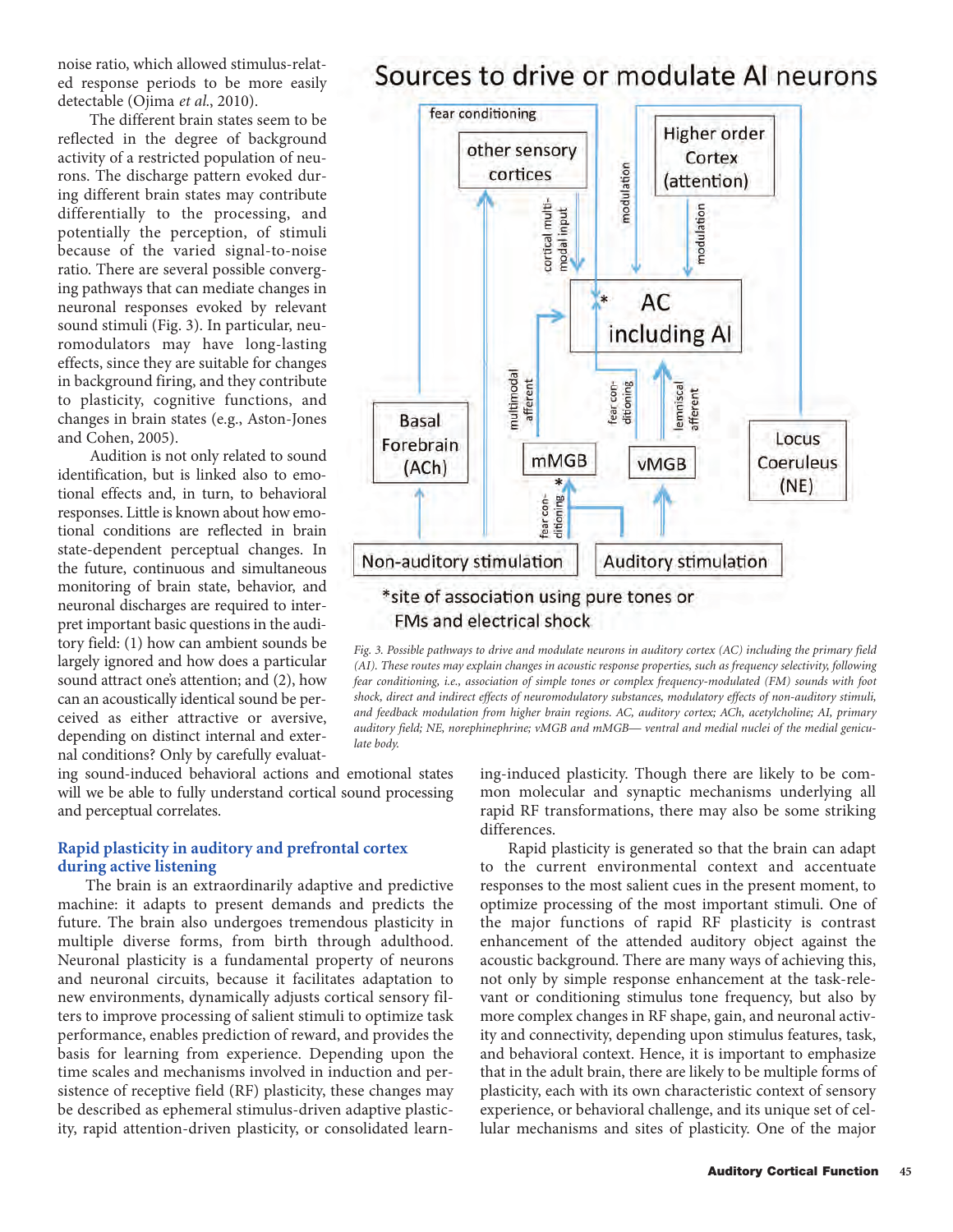challenges for the field is to come up with a synthesis that explains the origins and mechanisms, roles, and interactions of the different kinds of plasticity.

We have studied the dynamic, RF transformations in the auditory cortex that accompany top-down attentional modulation of auditory processing. The dynamic changes reveal that the brain is able to make nimble, adaptive changes from one moment to the next as acoustic context and task demands change (Fritz *et al.*, 2005a,b; 2010). These transformations occur at the level of synapses, single neuron receptive fields, and also at the level of brain networks. They are related to issues such as rapid, "automatic" RF adaptive plasticity that is not driven by attention, possible common mechanisms of RF plasticity contributions of the broader attentional network to task-driven plasticity, and insights from human neuroimaging studies that may help to put the results of animal studies in perspective.

The essence of our approach is to record from single neurons in primary auditory cortex (A1) and frontal cortex, while the animal performs a variety of different auditory tasks (Fig. 4). Our goal is to quantify the nature and timecourse of state-dependent, task-dependent adaptive plasticity in the auditory cortex on a cellular and network level. Our approach to quantification of RF changes is illustrated (Fig. 5) with examples of rapid RF changes during tone detect and two-tone discrimination tasks.

Overall, a distinct pattern of change was found in spectro-temporal RFs (STRFs), i.e., there was selective enhancement not only at a target tone frequency, but also by an equally selective depression at the reference tone frequency. When single-tone detection and frequency discrimination tasks were performed sequentially, neurons responded differentially to identical tones, reflecting distinct predictive values of stimuli in the two behavioral contexts. Our findings show that A1 neuronal responses can swiftly change to reflect both sensory content and the changing behavioral meaning of incoming acoustic stimuli (Fritz *et al.*, 2005a).

Rapid auditory task-related plasticity is an ongoing process that occurs as the animal switches between different tasks and dynamically adapts auditory cortical STRFs in response to changing acoustic demands. Rapid plasticity modifies STRF shapes in a manner consistent with enhancing the behavioral performance of the animal. The specific form of the STRF change is dictated by the salient acoustic cues of the signals in the behavioral task, and is modulated by general influences reflecting the animal's state of arousal, attention, motor preparation and reward expectation.

Top-down signals from frontal cortex are important in cognitive control of sensory processing. We compared activity in ferret frontal cortex and A1 during auditory and visual tasks requiring discrimination between classes of reference and target stimuli. Frontal cortex responses were behaviorally gated, selectively encoded the timing and invariant behavioral meaning of target stimuli, could be rapid in onset, and sometimes persisted for hours following behavior. These results indicated that attention led to rapid, selective, persistent, task-related changes in spectrotemporal receptive fields. This suggests that A1 and frontal cortex dynamically establish a functional connection during auditory behavior that shapes the flow of sensory information and maintains a persistent trace of recent task-relevant stimulus features (Fritz *et al.*, 2010).

### **Acoustic motion processing in auditory cortex**

Within extrastriate visual cortex of humans, monkeys and cats, individual cortical areas are specialized for spatial or



*Fig. 4. Design of experimental stimulus presentations. Upper left: On a given trial during a behavioral session, a random number of temporal orthogonal ripple combinations (TORCs), i.e., 1–6 noisy reference signals, were followed by a 'target' tone. The panels at right illustrate spectrograms of three such TORCs and of the following tonal target. Responses to each TORC are collected in post-stimulus time histograms (PSTHs) at middle right that are cross-correlated with the TORC spectrograms to estimate the spatio temporal reference field (STRF) above. Although the animal behaves in anticipation of the target, all spike measurements to derive the STRF are made during the presentation of the reference TORCs. Lower right: Similar design for a two-tone discrimination task in which the ferret is presented with a random number of TORC tone combinations (1–6 reference signals in which the reference tone is fixed in frequency) followed by a target TORC-tone combination (in which the tone component changes to a different frequency than that of the reference tone). The panels at left represent a schematic of various possible experimental paradigms, including (A) tone detection, (B) two-tone discrimination, (C) gap detection, and (D) click rate discrimination. All follow the same basic design. The reference signals are (or include) TORCs used to measure the STRF. The target varies from one experiment to another. (Reprinted with permission from Fritz et al. 2005b).*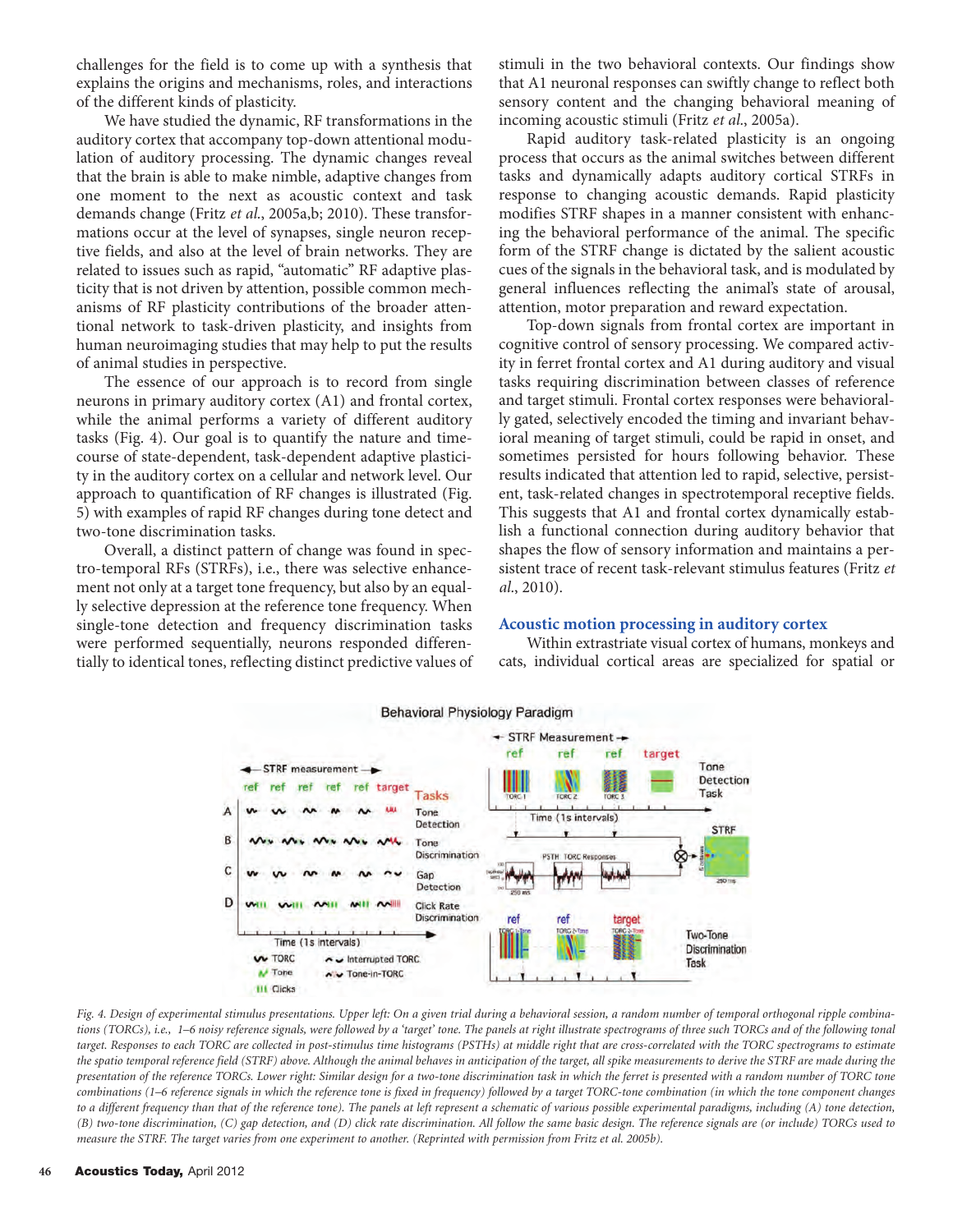

*Fig. 5. (Top row) Comparison of a pre-behavior, normalized quiescent spatio temporal STRF (left panel) and behavioral reference field (STRF) (middle panel). Color scale: increased (red) to suppressed (blue) firing about the (green) mean; red and blue are statistically significant deviations from the mean. Top row--black arrow: frequency of the target tones during the detection task. The difference between the normalized quiescent and detection STRF is shown in the right panel (STRFdiff). Asterisk marks the location of maximal change. Second and third rows--facilitative STRF plasticity in AI. STRFs from two single-units in AI illustrate typical changes observed during performance of the tone-detection task. Second row—pre-behavior STRF (left panel). Localized enhancement of an excitatory region in the STRF at the target frequency during behavior (middle panel). The post-behavior quiescent STRF (right panel) reverted immediately to a RF very close to its original shape. Pre-behavior STRF (left panel). Local decrease (near elimination) of lower inhibitory sideband at the target frequency in the detection STRF (coincident maxima at target frequency). Fourth Row--three quiescent STRFs interleaved with two sequential two-tone discrimination tasks, all measured during recordings from the same neuron. The times at which STRFs were measured relative to the beginning of recording are shown on top of each panel. The arrows mark the reference (green) and target (red) frequencies used. Note the disappearance of the excitatory area in the near 250-Hz in the STRFs measured during the discrimination tasks. Reprinted with permission from Fritz et al. (2005b).*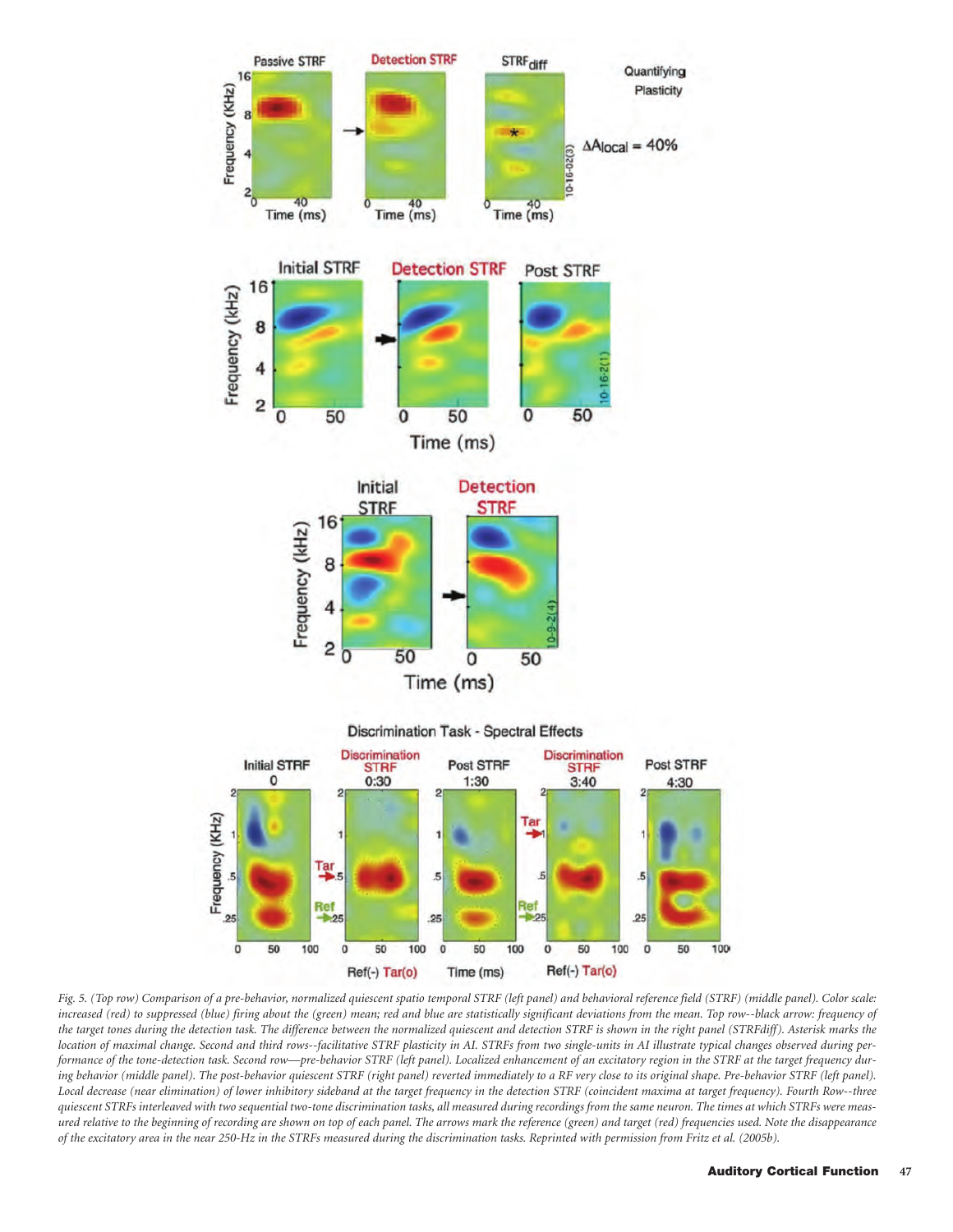A) Control / Warm



*Fig. 6. Localization of a stationary acoustic target (mean performance from four cats) (A) prior to, and following, cooling deactivation (warm), (B) during bilateral cooling of the anterior auditory field (AAF), (C) during bilateral cooling of A1, and D) during bilateral cooling of the posterior auditory field (PAF). The two concentric semicircles represent 50% and 100% response levels and the length of each bold line corresponds to the percentage of correct responses at each location tested. Stimulus was a 100-ms broadband noise burst presented at 20 dB(A) above background levels.*

motion processing. Specifically, area MT (middle temporal visual area) or area V5 in the primate (posteromedial lateral suprasylvian area (PMLS) in the cat) is an area uniquely identified to be critical for the discrimination of visual motion (velocity, direction, etc.; see Born and Bradley, 2005). In the auditory system, the ability to discriminate the direction of a moving sound is also a critical survival feature, whether on the part of a predator or prey. Therefore, we have been investigating whether there is a locus in auditory cortex that is essential for the accurate discrimination of motion in the absence of involvement in static auditory target localization. If such a cortical area exists, it would strongly support the concept of an acoustic MT. However, it may also be the case that for an area to be involved in acoustic motion direction discrimination that it might be a prerequisite for it to also contribute to the localization of stationary acoustic targets.

In cat auditory cortex, four areas have been identified to be critical for accurately determining the spatial location of a static acoustic stimulus (Malhotra and Lomber, 2007; Malhotra *et al.*, 2008). These areas include primary auditory cortex (A1), the posterior auditory field (PAF), the dorsal zone of auditory cortex (area DZ), and the field of the anterior ectosylvian sulcus. Is there an auditory cortical area specialized for acoustic motion processing, or are areas involved in static spatial localization also critical for acoustic motion processing? Cats were trained to perform two tasks: a spatial localization task using a static stimulus and a task that required the animals to discriminate leftward from rightward apparent acoustic motion. Focal, reversible cooling deactivation was then used to bilaterally deactivate the anterior auditory field (AAF), A1, or PAF.

Both tasks were conducted in an acoustic orienting arena (Lomber *et al.*, 2007) and broad-band noise was delivered at 20 dB SPL above a background level of 58 dB SPL as a stimulus. To determine the contribution of the three cortical areas to the accurate spatial localization of a static sound source, the cats were first trained in a semicircular arena to identify the location of a 100-ms broad-band noise burst randomly emitted from one of 13 speakers placed at 15°-intervals across 180° of azimuth. Before and after each cortical deactivation, acoustic spatial localization accuracy and precision were excellent, with performance above 80% correct for all locations (Fig. 6A). During bilateral deactivation of AAF cortex, sound-localization performance was unimpaired (Fig. 6B). Bilateral deactivation of A1 resulted in a spatial-localization impairment throughout the entire field examined to between 40-50% correct across all tested positions (Fig. 6C). In contrast, bilateral deactivation of PAF profoundly impaired the ability of all the cats to accurately and precisely localize the acoustic stimulus (Fig. 6D) to levels just above chance (7.7%). These findings were in agreement with earlier studies (Malhotra and Lomber, 2007; Lomber and Malhotra, 2008; Malhotra *et al.*, 2008).

Next, acoustic-motion discrimination during bilateral deactivation of the same three areas (AAF, A1, and PAF) was examined in the same four cats used in the static acoustic target localization task. While each animal was fixating on a central LED, apparent motion of 90°/s was generated by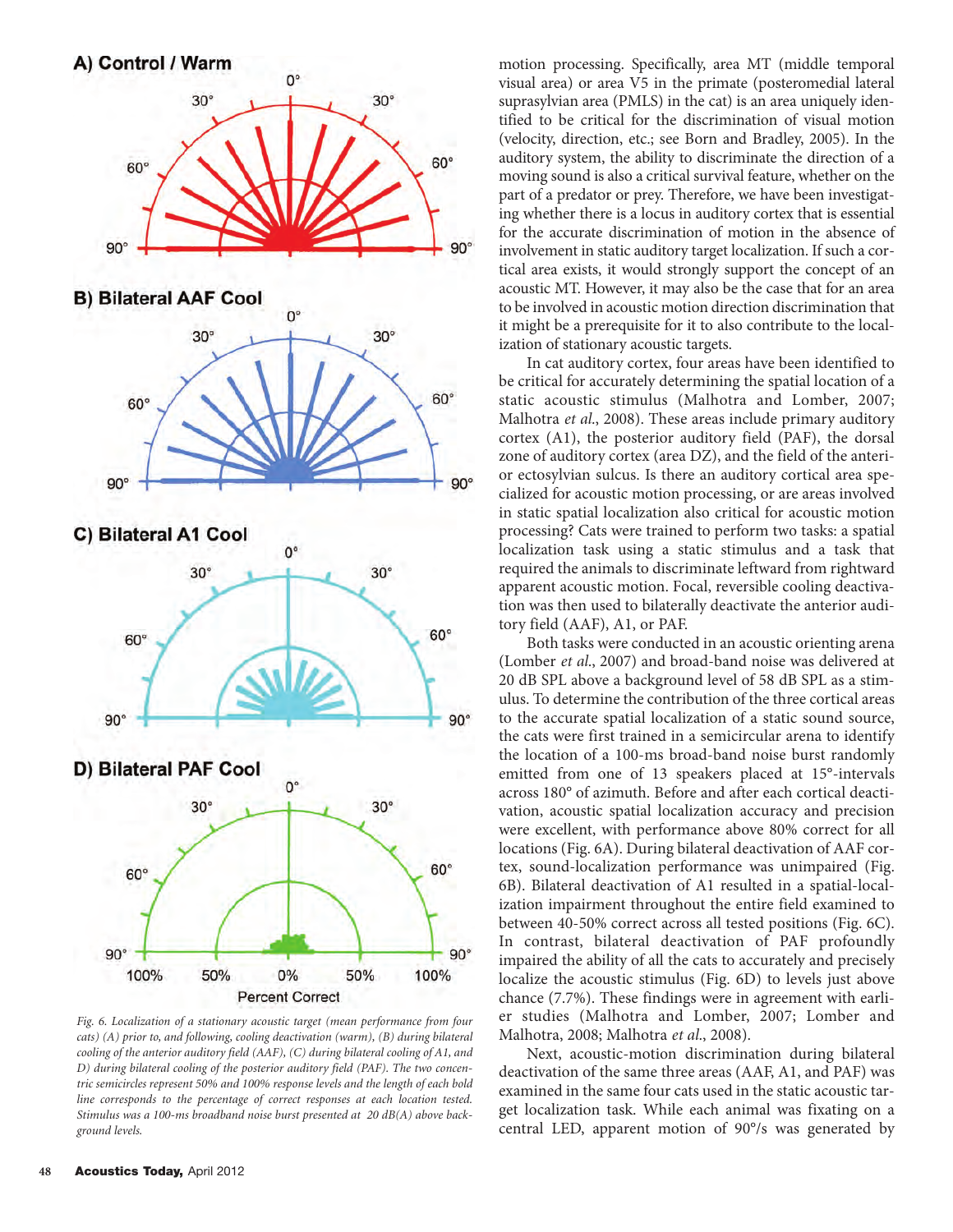

*Fig. 7. Direction of acoustic-motion discrimination (mean performance from four cats) performance in the left hemifield, right hemifield, and positions that traverse the midline (both hemifields) prior to, and following, cooling deactivation (Pre/Post, red), during bilateral cooling of the anterior auditory field (AAF) (dark blue), during bilateral cooling of the primary auditory field (A1) (light blue), and during bilateral cooling of posterior auditory field (PAF) (green). Single asterisk indicates performance significantly different (p<0.01) from pre/post cooling levels, and double asterisks indicate performance significantly different (p<0.01) from both pre/post cooling levels and from bilateral A1 cooling deactivation performance. Dashed line=chance performance of 50% correct.*

sequential noise bursts (78 dB SPL) emitted from five speakers across 60° of arc. The cat then made a correct response by approaching a left or right 30° LED to indicate leftward or rightward motion, respectively. Both rightward and leftward motion were examined in three different zones of the auditory field: positions confined to the left hemifield; positions that crossed the midline; and positions that were confined to the left hemifield (Fig. 7). Performance prior to, and following, cooling deactivation was in excess of 80% correct. During bilateral deactivation of AAF cortex, discrimination of acoustic-motion direction was unimpaired and not significantly different from control levels (Fig. 7). Bilateral deactivation (i.e., cooling) of A1 resulted in an acoustic-motion discrimination impairment throughout the entire field examined, with performance falling to  $\sim 65\%$  correct (p<0.01; Fig. 7). In contrast, bilateral deactivation of PAF performance fell to chance levels during bilateral cooling of PAF. Therefore, as with the static-localization task, deficits were most profound during bilateral deactivation of PAF, moderate during bilateral deactivation of A1, and absent during bilateral AAF deactivation.

Overall, the results show that areas involved in acousticmotion processing are also involved in static acoustic spatial localization. An area that is uniquely involved in acousticmotion processing was not identified. These results suggest that spatial-localization functions may be a prerequisite for acoustic-motion processing in auditory cortex, and do not support the possibility of the existence of an auditory equivalent of the visual field MT.**AT**

#### **References**

- Aston-Jones, G., and Cohen, J. D. (**2005**). "An integrative theory of locus coeruleus-norepinephrine function: Adaptive gain and optimal performance," Ann. Rev. Neurosci. **28**, 403–450.
- Bandyopadhyay, S., Shamma, S. A., and Kanold, P. O. (**2010**). "Dichotomy of functional organization in the mouse auditory cortex," Nature Neurosci. **13**, 361–368.
- Born, R. T., and Bradley, D. C. (**2005**). "Structure and function of visual area MT," Ann. Rev. Neurosci. **28**, 157–189.
- Carcea, I., Yuan, K., Barker, A., Seybold, S., Martins, A. R., Zaika, N., Bernstein, H., Polley, D., Merzenich, M. M., Schreiner, C. E., and Froemke, R. C. (**2012**). "Long-term modification of cortical synapses improves sensory perception," 9th Cosyne, Abstract T-**27**, pp. 36–37, Salt Lake City.
- Chen, X., Leischner, U., Rochefort, N. L., Nelken, I., and Konnerth, A. (**2011**). "Functional mapping of single spines in cortical neurons in vivo," Nature **475**, 501–505.
- Fritz, J. B., David, S. V., Radtke-Schuller, S., Yin, P., and Shamma, S. A. (**2010**). "Adaptive, behaviorally gated, persistent encoding of task-relevant auditory information in ferret frontal cortex," Nature Neurosci. **13**, 1011–1019.
- Fritz, J. B., Elhilali, M., and Shamma, S. A. (**2005a**). "Differential dynamic plasticity of A1 receptive fields during multiple spectral tasks," J. Neurosci. **25**, 7623–7635.
- Fritz, J. B., Elhilali, M., and Shamma, S. (**2005b**). "Active listening: Task-dependent plasticity of spectrotemporal receptive fields in primary auditory cortex," Hearing Res. **206**, 159–176.
- Froemke, R. C., Merzenich, M. M., and Schreiner, C. E. (**2007**). "A synaptic memory trace for cortical receptive field plasticity," Nature **450**, 425–429.
- Hubel, D. H., Henson, C. O., Rupert, A., and Galambos, R. (**1959**). "Attention units in the auditory cortex," Science **129**, 1279–1280.
- Lomber, S. G., and Malhotra, S. (**2008**). "Double dissociation of "what" and "where" processing in auditory cortex," Nature Neurosci. **11**, 609–616.
- Lomber, S. G., Malhotra, S., and Hall, A. J. (**2007**). "Functional specialization in non-primary auditory cortex of the cat: Areal and laminar contributions to sound localization," Hearing Res. **229**, 31–45.
- Malhotra, S., Stecker, G. C., Middlebrooks, J. C., and Lomber, S. G. (**2008**). "Sound localization deficits during reversible deactivation of primary auditory cortex and/or the dorsal zone," J. Neurophysiol. **99**, 1628–1642.
- Malhotra, S., and Lomber, S. G. (**2007**). "Sound localization during homotopic and heterotopic bilateral cooling deactivation of primary and non-primary auditory cortical areas in the cat," J. Neurophysiol. **97**, 26–43.
- Ojima, H., Taoka, M., and Iriki, A. (**2010**). "Adaptive changes in firing of primary auditory cortical neurons following illumination shift from light to dark in freely moving guinea pigs," Cerebral Cortex **20**, 339–351.
- Read, H. L., Winer, J. A., and Schreiner, C. E. (**2002**). "Functional architecture of auditory cortex. Current Opinions Neurobiol. **12**, 433–440.
- Rothschild, G., Nelken, I., and Mizrahi, A. **(2010**). "Functional organization and population dynamics in the mouse primary auditory cortex," Nature Neurosci. **13**, 353–360.
- Seligman, M. E., and Beagley, G. (**1975**). "Learned helplessness in the rat," J. Comparative and Physiol. Psychol. **88**, 534–541.
- Tan, A. Y., and Wehr, M. (**2009**). "Balanced tone-evoked synaptic